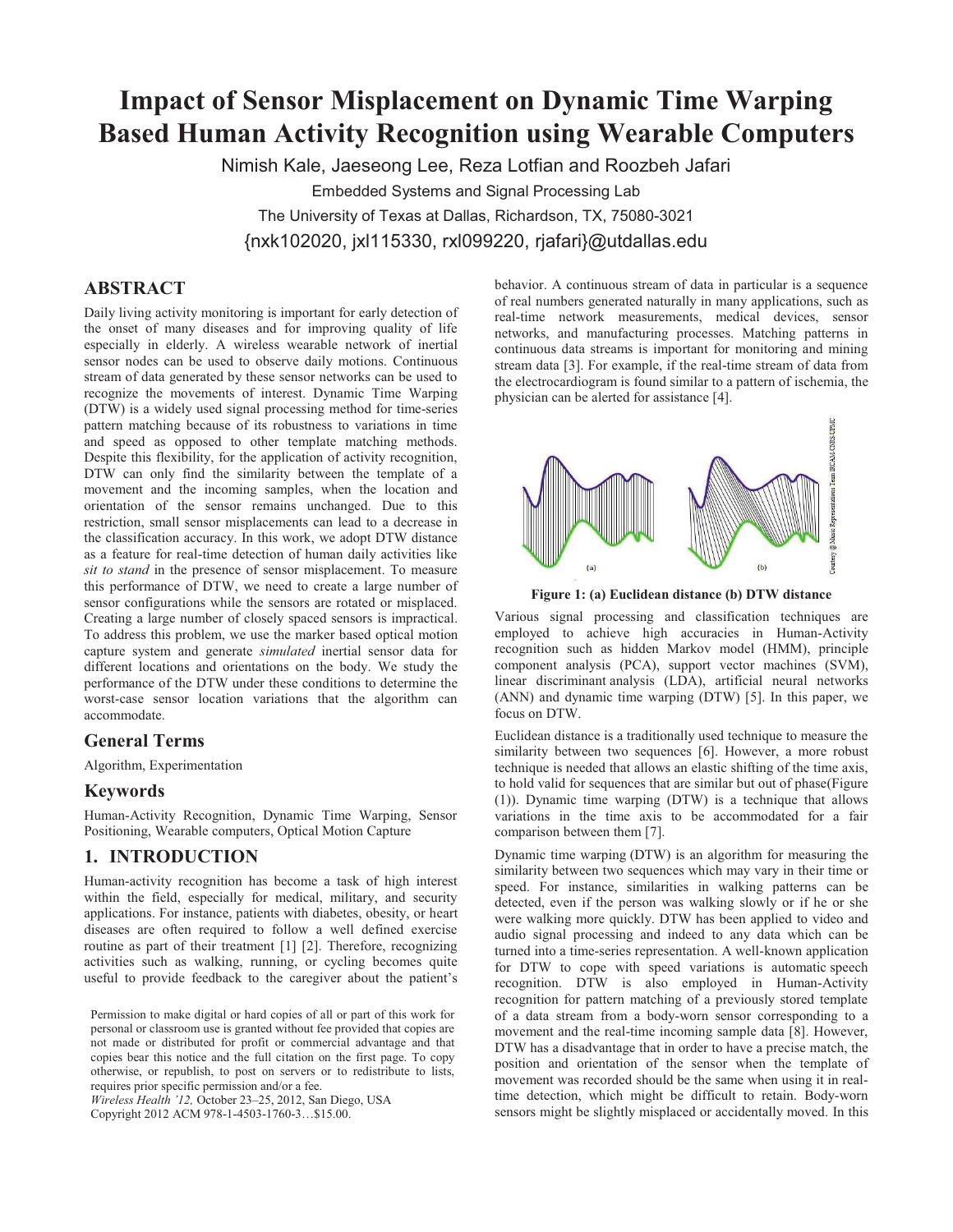paper, we attempt to study the performance of DTW under the misplaced sensor stream of data. For determining the acceleration values from all possible misplacements, we need closely spaced infinite number of sensors placed on the body which is practically very difficult. Creating all different configurations and the experimental study associated with it can be tedious. To facilitate this, we make use of an optical motion capture to create a human skeleton model and reconstruct the simulated inertial measurements values which can be manipulated to produce the equivalent of misplaced or disorientated sensor.

The rest of the paper is organized as follows: In Section 2 we review the related works and discuss the Dynamic Time Warping Algorithms. In Section 3, we introduce the system components and the generation of accelerations from motion capture and its validity. We introduce the methods to generate the shift in orientations and translations in the sensor data in Section 4. In Section 5, we provide the results of experiment. Section 6 and 7 gives a brief introduction to our future direction.

## **2. BACKGROUND**

## **2.1 Related Work**

Dynamic Time Warping is used as a feature classification technique in variety of applications such as speech recognition [9], character recognition [10], etc. Researchers have employed methods like normalization of DTW, matching distance [1] for speech recognition or clustering algorithms to estimate high quality templates [11]. Normalization techniques cannot be utilized in human activity recognition as under sensor misplacement, the acceleration values are distributed among other axes by a factor that is dependent on the degree of misplacement. It is also difficult to employ correcting techniques to the templates in Human-Activity recognition where there are variations in the templates due to accidental misplacements of the sensor. These variations can be in the form of rotations or translations by an unknown factor which make them difficult to predict [12]. Therefore, we attempt to determine the boundary limits of misplacements and disorientations under which the DTW will perform with satisfactory results.

#### **2.2 Review of Dynamic Time Warping**

Suppose we have two time series, R and T, of length *M* and *N*, respectively, where

$$
T = t_1, t_2, \dots, t_i, \dots, t_m, R = r_1, r_2, \dots, r_j, \dots, r_n
$$
 (1)

To align two sequences using DTW, we construct an *n*-by-*m*  matrix where the  $(i<sup>th</sup>, j<sup>th</sup>)$  element of the matrix contains the distance between the two points  $r_i$  and  $t_j$  (i.e.  $d(r_i, t_j) = (r_i - t_j)^2$ ). As shown in Figure (2), each matrix element (*i, j*) *c*orresponds to the alignment between the points  $r_i$  and  $t_i$ . A warping path *W* is a contiguous (in the sense that is stated below) set of matrix elements that defines a mapping between  $R$  and  $T$ . The  $k^{\text{th}}$  element of *W* is defined as  $w_k = (i, j)_k$ . Therefore, we have

$$
W = w_1, w_2, \dots, w_i, \dots, w_k \max(m, n) \le K < m + n - 1 \tag{2}
$$

The warping path is typically subject to several constraints.

**Boundary conditions:**  $w_1 = (1, 1)$  and  $w_k = (m, n)$ . This requires the warping path to start and finish in diagonally opposite corner cells of the matrix.

**Continuity:** Given  $w_k = (a, b)$ , then  $w_{k-1} = (a', b')$ , where  $a - a' \leq 1$ and  $b - b' \leq 1$ . This constraint restricts the allowable steps in the warping path to the adjacent cells (including diagonally adjacent cells).



**Figure 2: An example of a DTW path**

**Monotonicity:** Given  $w_k = (a, b)$ , then  $w_{k-1} = (a', b')$ , where  $a - a'$  $\geq 0$  and  $b - b' \geq 0$ . This forces the points in *W* to be monotonically spaced in time.

There are exponentially many warping paths that satisfy the above conditions. However, we are only interested in the path that minimizes the warping cost:

$$
DTW(R,T) = min \sqrt{\sum_{k=1}^{K} w_k}
$$
 (3)

This path can be found using dynamic programming to evaluate the following recurrence, which defines the cumulative distance  $\gamma(i, j)$  as the distance  $d(i, j)$  found in the current cell and the minimum of the cumulative distances of the adjacent elements:

$$
\gamma(i,j) = d(i,j) + \min \{ \gamma(i-1,j-1), \n\gamma(i-1,j), \gamma(i,j-1) \}
$$
\n(4)

The Euclidean distance between two sequences can be seen as a special case of DTW where the  $k^{\text{th}}$  element of *W* is constrained such that  $w_k = (i, j)_k$  and  $i = j = k$ . Note that it is only defined in the special case where the two sequences have the same length. The time and space complexity of DTW is *O(nm)*.

#### **3. METHODOLOGY**

#### **3.1 System Components**

*Inertial Measurement Units:* Figure 3 shows the sensor node used in the system. Each sensor node consists of commercially available Motiv TelosB with a custom designed sensor board. The sensor board consists of a tri-axial accelerometer and a bi-axial gyroscope and is powered by a rechargeable battery. Sensor nodes that are placed on the body sample the data at 100 Hz perform limited local computations and transmit the data wirelessly to a base-station. In our experiments, the base-station is a sensor node connected to a PC via the USB port. During the experiment, we also use a Logitech® camera to record the video of the movement trials. The video frames and data samples are recorded and synchronized in MATLAB®.

*Optical Motion Capture System:* We use a commercial Vicon® system [13] that comes with eight cameras. Each camera consists of a distinct video camera, a strobe head unit, a suitable lens, an optical filter and cables. The Vicon® is supported by the Nexus 1.7 software which works as the core motion capture and processing software. The Nexus software samples the data at 100 Hz and measures the rotations and translations at each with respect to the predefined Vicon® axes, which later can be used to reconstruct the accelerations due to random movements.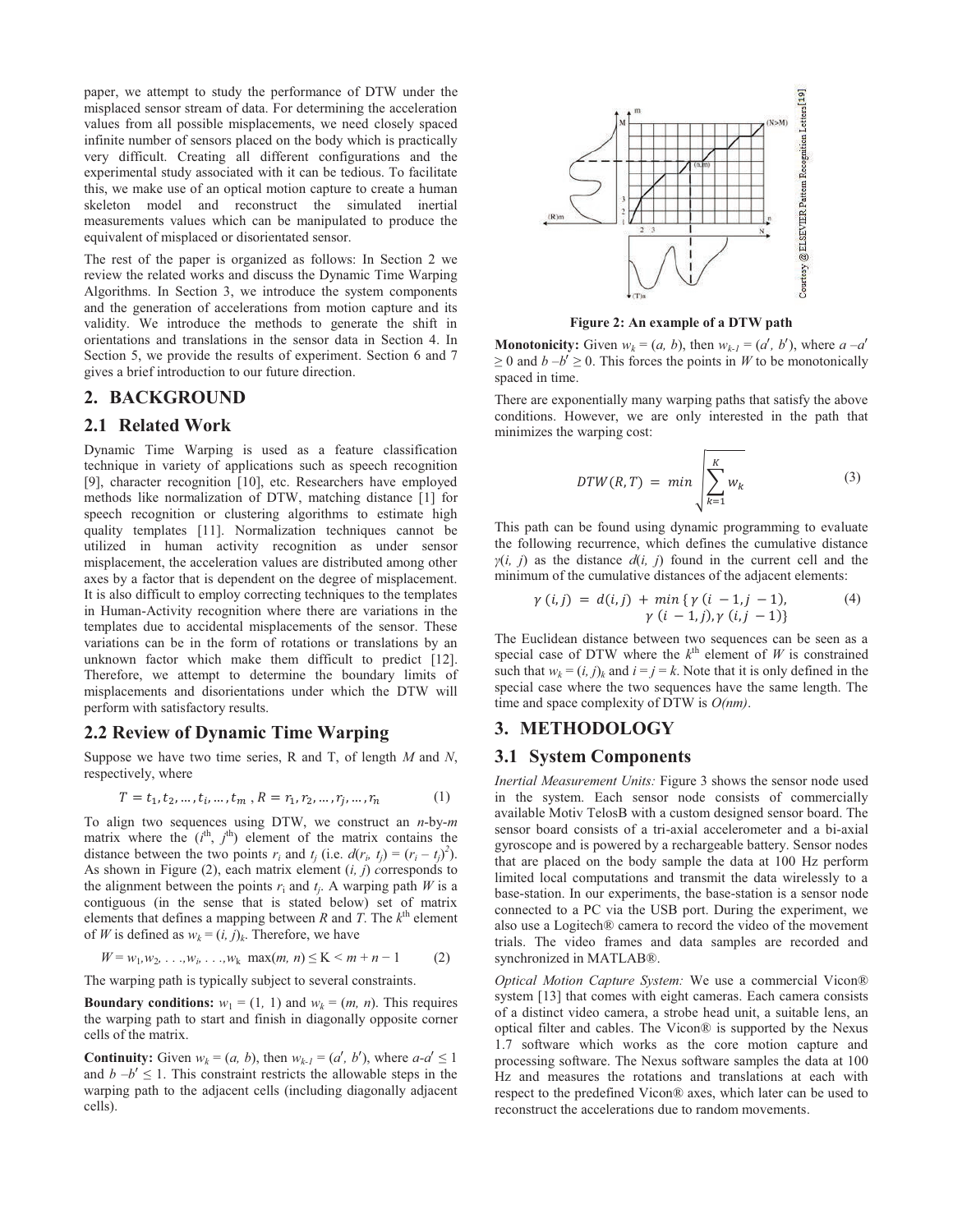## **3.2 Data Collection**

The Vicon® markers are placed on the IMU locations on the body, as shown in Figure 3. A replica of the IMU is generated in Vicon-Nexus® which records the rotations in Euler angles and translations in the Vicon® axes. The IMU sensor data and Vicon® data is synchronized using the ViconDataStream® software development kit for MATLAB® by which we validate the reconstruction of accelerations to the actual IMU readings.

For continuous stream of data from the Vicon®, all the markers placed on the body should be visible to at-least 4 out of the 8 cameras present in the system, which restricts on the variety of movements that can be tested. We collected data on an average of 20 trials by placing IMU on the right thigh, waist and ankle for the movements sit-to-stand, stand-to-sit, walking, turn right 90° and *back, kneeling forward and back, turn left*  $90^{\circ}$  *and back* with each movement being the target movement for each trial.



**Figure 3:** (a) **TelsoB mote (b) Placement of the motes**

By using the video file available, we annotate the data to its corresponding movement, with which we can generate the template file for a particular movement. These template files are later used for evaluating the DTW distance over the sample data. As these templates have a particular position and orientation, misplacement in the sensor position can lead to more error.

For the sake of simplicity, we assume that the human limb is a perfect spherical cylinder. We induce variations in the position of the sensor by adding a constant rotation and translation factor in a particular axis. Due to this assumption, the regenerated accelerations lack the influence of muscle or tissue flexibility that is produced by any human limb when in motion. Therefore, the correlation between accelerations generated by the Vicon® and the IMU may be slightly less than the ideal cases.

#### **3.3 IMU data generation with motion-capture**

Let the rotation about the X, Y and Z axes be denoted as  $\phi$ ,  $\theta$  and  $\psi$  respectively [14]. The rotation matrices  $R_x$ ,  $R_y$  and  $R_z$ with the Euler angles known in degrees are given as:

$$
R_x(t) = \begin{pmatrix} 1 & 0 & 0 \\ 0 & \cos(\phi(t)) & -\sin(\phi(t)) \\ 0 & \sin(\phi(t)) & \cos(\phi(t)) \end{pmatrix}
$$
  
\n
$$
R_y(t) = \begin{pmatrix} \cos(\theta(t)) & 0 & \sin(\theta(t)) \\ 0 & 1 & 0 \\ -\sin(\theta(t)) & 0 & \cos(\theta(t)) \end{pmatrix}
$$
  
\n
$$
R_z(t) = \begin{pmatrix} \cos(\psi(t)) & -\sin(\psi(t)) & 0 \\ \sin(\psi(t)) & \cos(\psi(t)) & 0 \\ 0 & 0 & 1 \end{pmatrix}
$$
 (5)

An orthogonal matrix producing a combined rotation effect corresponding to clockwise rotation with x-y-z convention is formed as:

$$
R = R_x \times R_y \times R_z \tag{6}
$$

The translations are converted to accelerations by differentiating and then post-multiplied to the matrix R at each sample to provide the accelerations of the IMU replica in the IMU frame. The samples received from Vicon® carry noise and therefore the translations are needed to be smoothed which is done initially using a median filter before filtering it with a second order lowpass filter to remove the spurious changes in the data collected.

The sample at any instant is given by a six columns matrix including rotations in degrees and translations. The sample changes at any instant can be denoted by a space vector S(t):

$$
S(t) = (\phi(t), \theta(t), \psi(t), T_x(t), T_y(t), T_z(t))
$$
 (7)

$$
R(t) = R_x(t) \times R_y(t) \times R_z(t)
$$

$$
T(t) = \begin{pmatrix} T_x(t) \\ T_y(t) \\ T_z(t) \end{pmatrix}
$$
 (8)

$$
Velocity: V(t) = \frac{d}{dt}(T(t))
$$
\n(9)

$$
Acceleration: A(t) = \frac{d}{dt}(V(t))
$$
\n(10)

$$
A_{IMU}(t) = R(t) \times A(t)
$$
\n(11)

$$
Gravity: G_{IMU}(t) = R(t) \times [0 \ 0 \ -9.81]
$$
 (12)

$$
Acceleration: A_{Total}(t) = A_{IMU}(t) - G_{IMU}(t)
$$
 (13)

The computations show the conversion of translations in the Vicon® frame to IMU frame. The accelerations obtained in  $m/s^2$ lack the gravity component. The influence of the gravity is determined by using the same rotation matrices obtained in Equation (7) and then subtracted to reconstruct the accelerations that are equivalent to IMU tri-axial accelerometer values. The negative sign in Equation (13) symbolizes the counteracting forces against gravity. Figure 4 shows a comparison between the IMU acceleration recordings and the reconstructed accelerations from the Vicon® or IMU replica.



**Figure 4: Comparison of accelerations along the X, Y, Z axis between IMU and reconstructed accelerations from Vicon®** 

The angles obtained from Vicon® at each instant, need to be converted to the sensor (body) frame from the Vicon® (global) frame.

$$
Angle(t) = (\phi(t) \quad \theta(t) \quad \psi(t)) \tag{14}
$$

With the x-y-z rotation convention the rotation matrix for the same are obtained by Equation (15)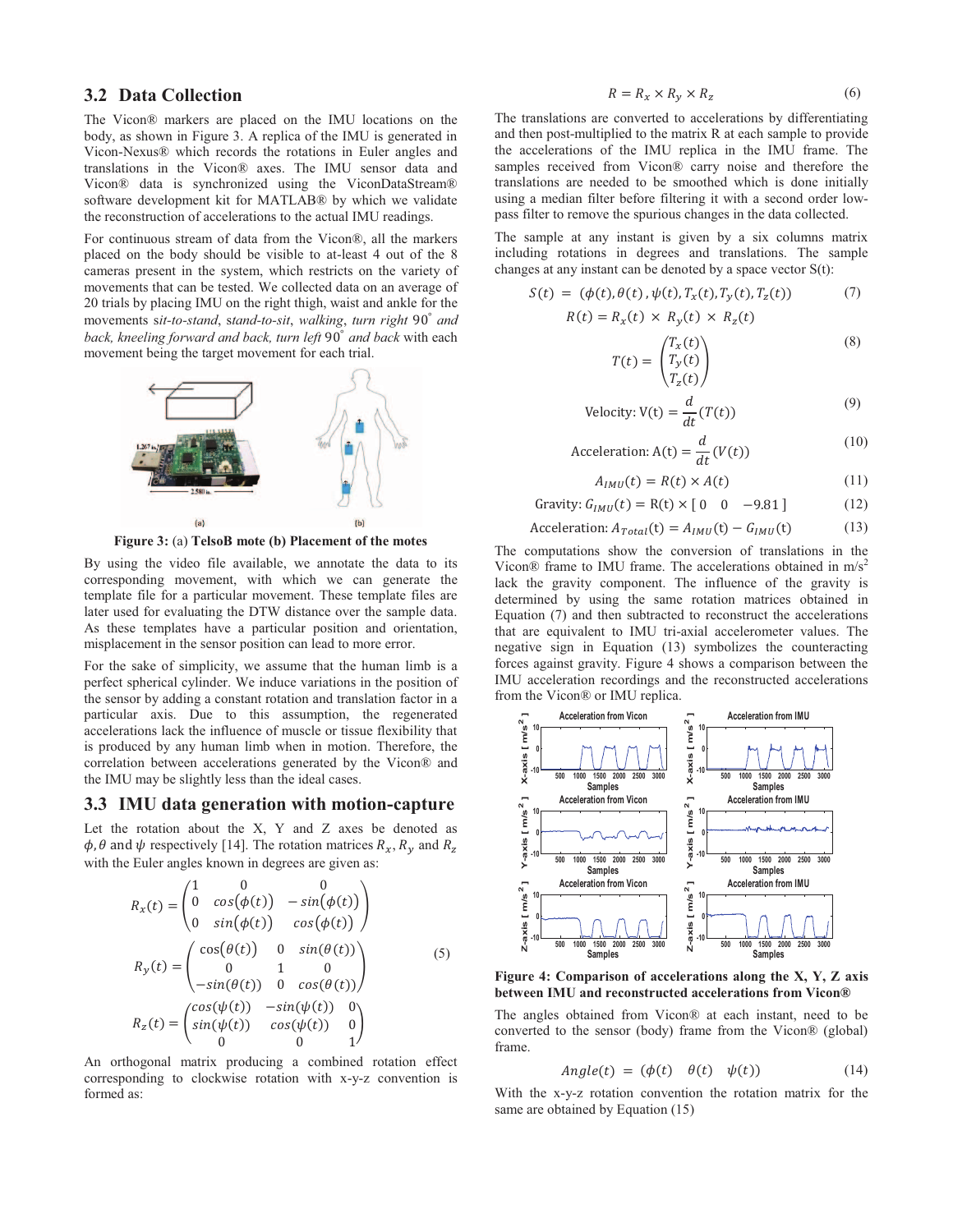$$
R(t) = R_x(t) \times R_y(t) \times R_z(t) \tag{15}
$$

Converting the combined rotation matrix from Vicon® (global) frame to sensor (body) frame, we can determine the local angles

$$
\theta = -\sin^{-1}(R^{T}(1,2))
$$
  
\n
$$
\varphi = \tan^{-1}(\frac{R^{T}(1,3)}{R^{T}(1,1)})
$$
  
\n
$$
\phi = \tan^{-1}\frac{R^{T}(3,2)}{R^{T}(2,2)}
$$
\n(16)

Differentiating with respect to time, the angles are converted to obtain the angular velocities (gyroscope readings).

$$
new\_Angle(t) = (\phi \quad \theta \quad \varphi) \tag{17}
$$

$$
Angular\_Velocity(t) = \frac{d}{dt} new\_Angle(t)
$$
 (18)

Figure 5 shows a comparison between the IMU gyroscope recordings and the reconstructed angular velocities from the Vicon® or IMU replica.



**Figure 5: Comparison of gyroscope along the X, Y axis between IMU and reconstructed angular velocities from Vicon®** 

The two sensor values have a satisfactory correlation factor of 0.84. The primary source of inconsistency is due to sporadic noise that can be well handled in DTW.

# **4. GENERATION OF MISPLACEMENT**

The misplacement of the sensor can be due to change either in rotation or in translations. The pure translation is invoked in the sensor accelerations using backward transformations and pure rotation by post multiplying with constant angle rotation matrix.

## **4.1 Orientation**

As shown if Figure 6, a sensor placed on the body can rotate along its own axis in any direction. Therefore, we generate the rotated acceleration values by post-multiplying the accelerations generated from optical motion capture by a constant angle rotation matrix, in the range of -90 $\degree$  to +90 $\degree$  along the X, Y and Z axis individually. The constant angle rotation matrix, denoted by  $R_{deviation}$ , is generated by using the rotation matrices in Equation (5) along the respective axis. If there is a rotation along the z-axis by an angle  $\omega$ , the equations will be of form

$$
R_{deviation} = \begin{pmatrix} cos\omega & -sin\omega & 0 \\ sin\omega & cos\omega & 0 \\ 0 & 0 & 1 \end{pmatrix}
$$
 (19)

Using the total acceleration generated from Equation (13), we denote the final acceleration due to rotation by:

$$
A_{orientation}(t) = R_{deviation} \times A_{Total}(t)
$$
 (20)

When we obtain these disoriented acceleration values, using the original position templates we compute the DTW distance for these *simulated* rotated sample data.



**Figure 6: A space vector P showing the position and angles along Vicon® axis. Space vector P**Ԣ **denotes the shifted version of the original vector.**



**Figure 7: Effect on the accelerations of Z-axis.** 

#### **4.2 Translation**

A sensor placed positioned on the body can have pure translations only along the vertical axis as in other direction will involve a combination of both translation and rotation along its own axis. If the sensor is supposed to be displaced along vertical axis, it is denoted by a vector  $(0 \ 0 \ \delta)$  where δ denotes the displacement along the vertical axis. The motion of this vector in the Vicon® co-ordinate system is determined by post-multiplying it to the rotation matrix R from Equation (6) at each sample. The vector position matrix at each instant is added to the translations in Equation (7) which produces the effect of displaced sensor position values in the Vicon® co-ordinate system. We then process these values to convert them into accelerations and use them as sample values for DTW processing.

$$
R(t) = R_x(t) \times R_y(t) \times R_z(t)
$$
 (21)

$$
T_{deviation} = \begin{pmatrix} 0 \\ 0 \\ \delta \end{pmatrix} \tag{22}
$$

$$
T_{IMU}^{deviation}(t) = R(t) \times T_{deviation}
$$
 (23)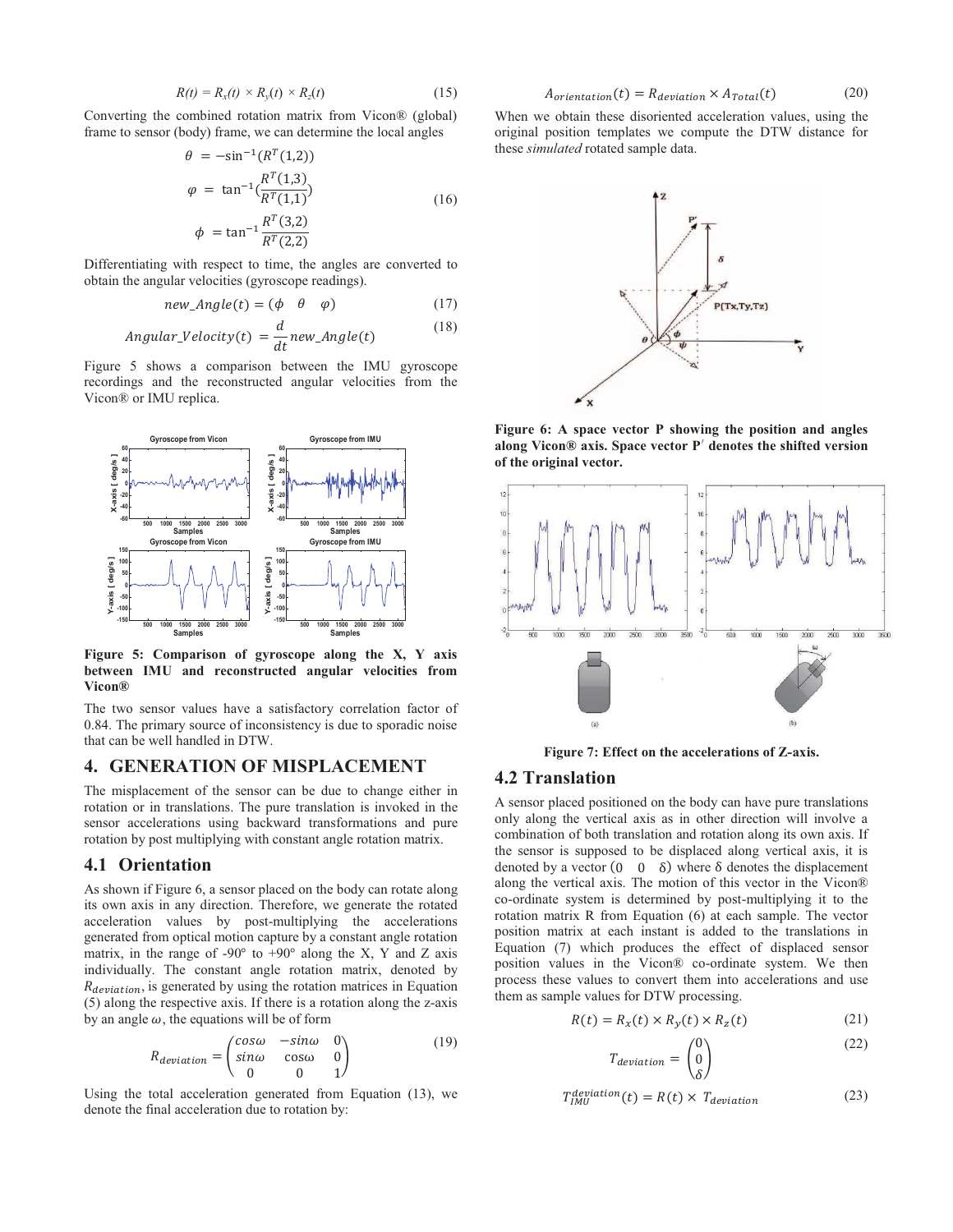$$
T_{translation}(t) = T(t) + T_{IMU}^{deviation}(t)
$$
 (24)

$$
Velocity: V(t) = \frac{d}{dt}(T_{translation}(t))
$$
\n(25)

$$
Acceleration: A(t) = \frac{d}{dt}(V(t))
$$
\n(26)

$$
A_{IMU}(t) = R(t) \times A(t) \tag{27}
$$

$$
Gravity: G_{IMU}(t) = R(t) \times [0 \ 0 \ -9.81]
$$
 (28)

$$
A_{translation}(t) = A_{IMU}(t) - G_{IMU}(t)
$$
\n(29)

The accelerations recorded from the sensor have a prominent gravity component and the actual accelerations due to human motions are very low. As illustrated in Figure 8, the translations do not produce significant changes in the values that the DTW can accommodate.



**Figure 8: Effects of translation on accelerations of Z-axis**

Using the results from the translated and rotated data, we try to determine the range of misplaced sensor locations that the DTW can accommodate for a movement.

## **5. RESULTS**

The acceleration values from the sensor are dependent on the subject performing the motion. Therefore, acceleration values from two different subjects might be dissimilar from each other. For investigating the effects of sensor misplacement, we need to avoid the variances caused by using templates from different subjects. Therefore in this study, we primarily focus on a singlesubject scenario and sensor misplacements. With the sensor devices placed on the body along with reflective markers, we perform the set of movements.

We make the use of the *simulated* sensor data from the various body positions to establish threshold limits for the detection of each of the target movements. With the help of the Vicon® system, we generate 20 data sets of *simulated* sensor values for each of the target movements that we randomly divide into two equal parts: one for training and the other for testing. Using the training templates and data sets, we compute the DTW distance values for all the recorded movements. We determine the closest non-target movement to each target movement. To differentiate between these two movements, we need a threshold distance value, served as the margin to ensure the separability of target and non-target movements.

Figure 9 shows the distribution of the DTW distance values for thigh sensor with *sit-to-stand* movement as the target movement.

We can determine the *walking* to be the closest non-target movement to *sit-to-stand* movement.



**Figure 9: DTW distance distribution for** *sit-to-stand* **movement template for thigh sensor compared to various nontarget movements** 



**Figure 10: DTW distance distribution for** *kneeling* **movement template for ankle sensor compared to various non-target movements** 



**Figure 11: DTW distance distribution for** *kneeling* **movement template for ankle sensor compared to various non-target movements** 

We determine similar plots of the DTW distance values for each of the target movement and its closest non-target movement. Figure 10 shows the distribution of the DTW distance values for the kneeling movement with the ankle sensor and Figure 11 for *turn right* 90°. Figure 12 is the DTW distance distribution for the kneeling movement with the waist sensor.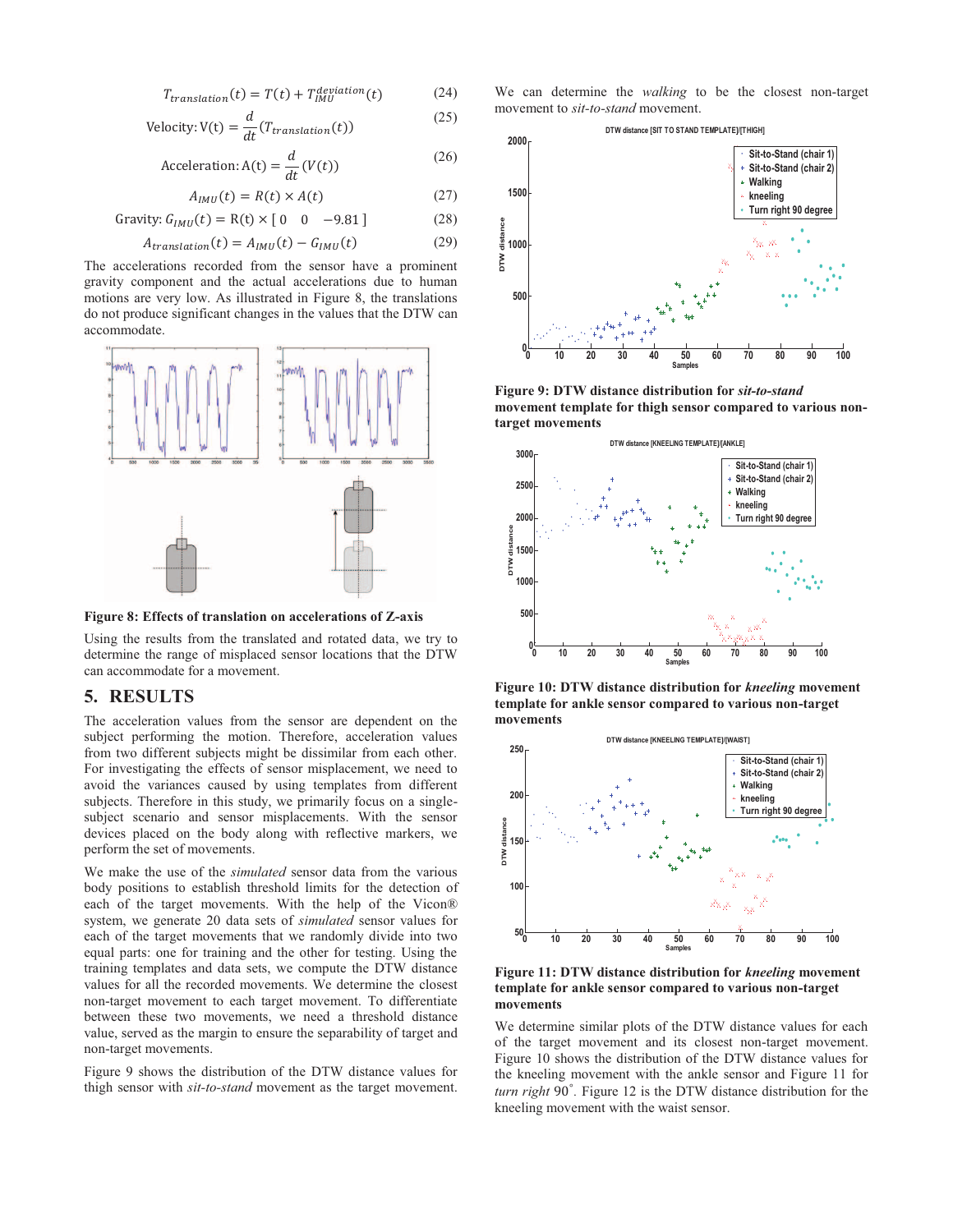

**Figure 12: DTW distance distribution for** *turn right*  **90** template movement for thigh sensor compared to various **non-target movements** 

Having established a threshold on the DTW distance values for *Sit-to-Stand* movement, using the testing data, we check the robustness of the algorithm. The established DTW threshold distance misclassifies the *walking* movement as s*it-to-stand* on three instances and s*it-to-stand* as *walking* on one instance giving an accuracy of 98% where we choose 100 maximum DTW distances (worst-case) for target movement and 100 minimum DTW distances (best-case) for non-target movement. Figure 13 shows the comparison of the *sit-to-stand* and *walking* DTW distance values for thigh sensor with the horizontal line denoting the threshold for target movement. Figure 14 shows the comparison of *kneeling* and *walking* distance values for the waist sensor.

In the similar fashion, we obtain the threshold value for detection of each of the target movements.

*Orientation:* The sensor on the body has the freedom to be rotated in two axes, though for the purpose of analysis, we try and learn the impact of sensor misplacement in all the three axes. For generating the hypothetical misplaced IMU acceleration values, we induce a constant degree of rotation along the axes in the original position. We achieve these misplaced sensor accelerations by rotating it from a range of -90 $\degree$  to +90 $\degree$  in steps of 2 degrees and for each step evaluate the performance of DTW. With the same threshold limit we used for the testing data, we perform the DTW comparison between the testing templates for target movement and the misplaced sensor accelerations. The DTW distance is computed on 80 misplaced s*it-to-stand* trials for each degree of rotation and their accuracies are measured.

Accuracy is defined as the ratio of correctly classified rotated target movements to the total number of target movements. Figure 15 shows the influence of the sensor rotation along the X, Y and Z axes on the accuracy of the DTW distance values for *sit-to-stand* movement for the thigh sensor.

Figure 16 and Figure 17 show the effects of the sensor rotations on the accuracy for detection of *kneeling* and *turn left* **90**<sup> $\circ$ </sup> movements, respectively. We obtain similar plots for the performance of sensor disorientation on the DTW based gyroscope evaluations. Figure 19 and Figure 20 show the performance of the gyroscope in terms of percent accuracy for the detection of *sit-to-stand* and *kneeling* movements.



**Figure 13: Comparison between Sit-to-Stand and Walking DTW distances for thigh sensor. The dotted horizontal line denotes the threshold**.



**Figure 14: Comparison between kneeling and Walking DTW distances for waist sensor. The dotted horizontal line denotes the threshold.**



**Figure 15: Accuracy against degree of rotation for thigh sensor for detection of** *sit-to-stand* **movement**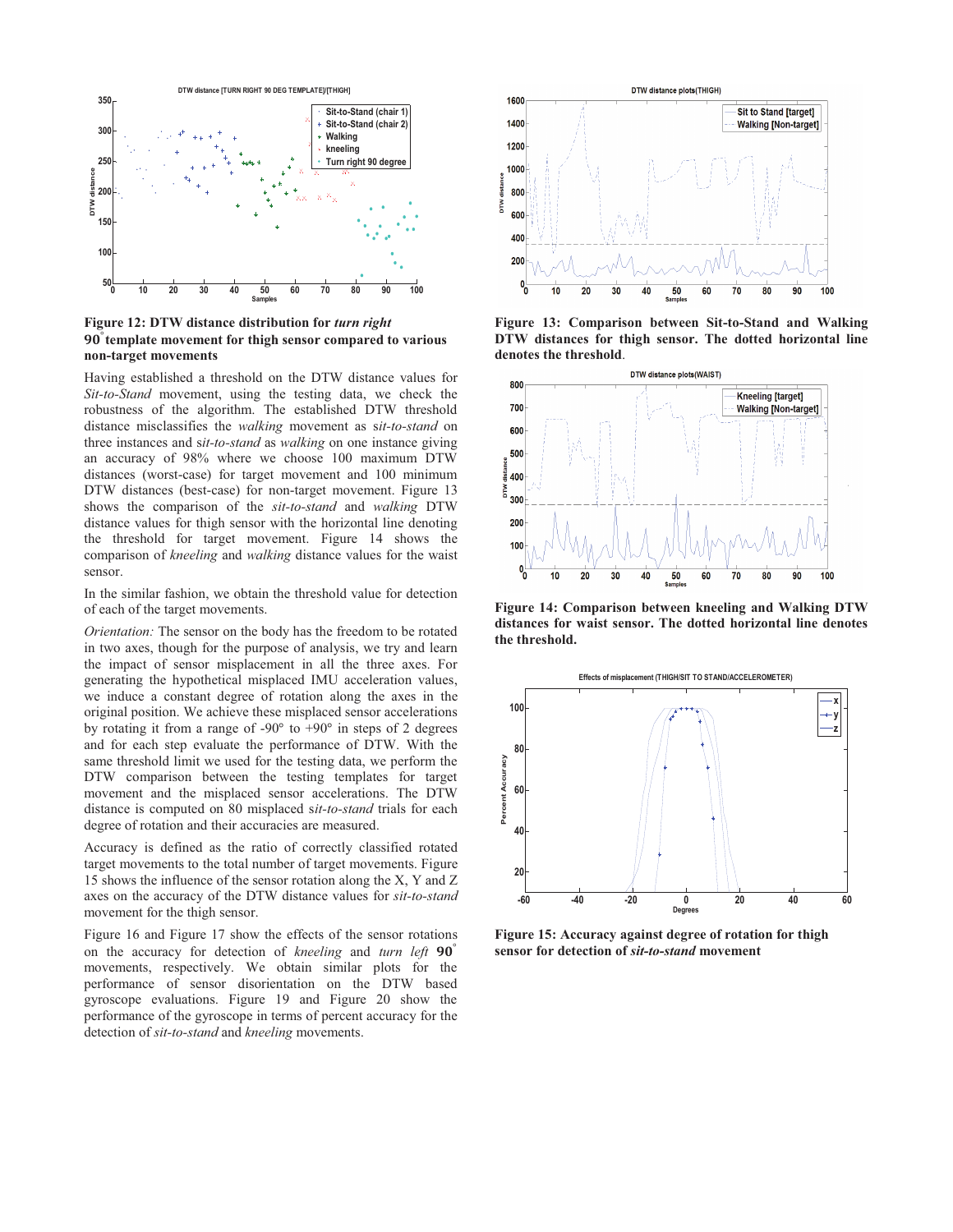

**Figure 16: Accuracy against degree of rotation for ankle sensor for detection of** *kneeling* **movement** 



**Figure 17: Accuracy against degree of rotation for waist sensor for detection of** *turn left* **90<sup>°</sup> movement** 



**Figure 18: Accuracy against degree of rotation for waist sensor for detection of** *stand to sit* **movement**



**Figure 19: Accuracy against degree of rotation for thigh sensor (gyroscope) for detection of** *sit-to-stand* **movement** 



**Figure 20: Accuracy against degree of rotation for waist sensor (gyroscope) for detection of** *kneeling* **movement** 

*Translation:* The accelerations from the accelerometers are the results of both motions and the counteracting forces against the gravity. In particular, for wearable computing applications, acceleration changes are primarily resulted by the gravity rather than the motion itself. Provided that the body segment on which the accelerometer is placed is relatively rigid, and the distance of the accelerometers from the rotation center of the body is not severely changed, the effects of gravity forces will not be affected. Therefore, a displacement or pure translations along the vertical axis should not have drastic effects on the measured accelerations which we confirmed from our conducted experiments. The DTW distance values for these purely translated sensor accelerations gives 99.9% accuracy for a range of -20cm to 20cm displacement along the vertical axis with only one misclassified movement. Figure 21 confirms that pure translation along the vertical axis does not have drastic impacts on the DTW computations. Assuming a human limb to be an almost spherical cylinder, there cannot be pure translations along other axes.